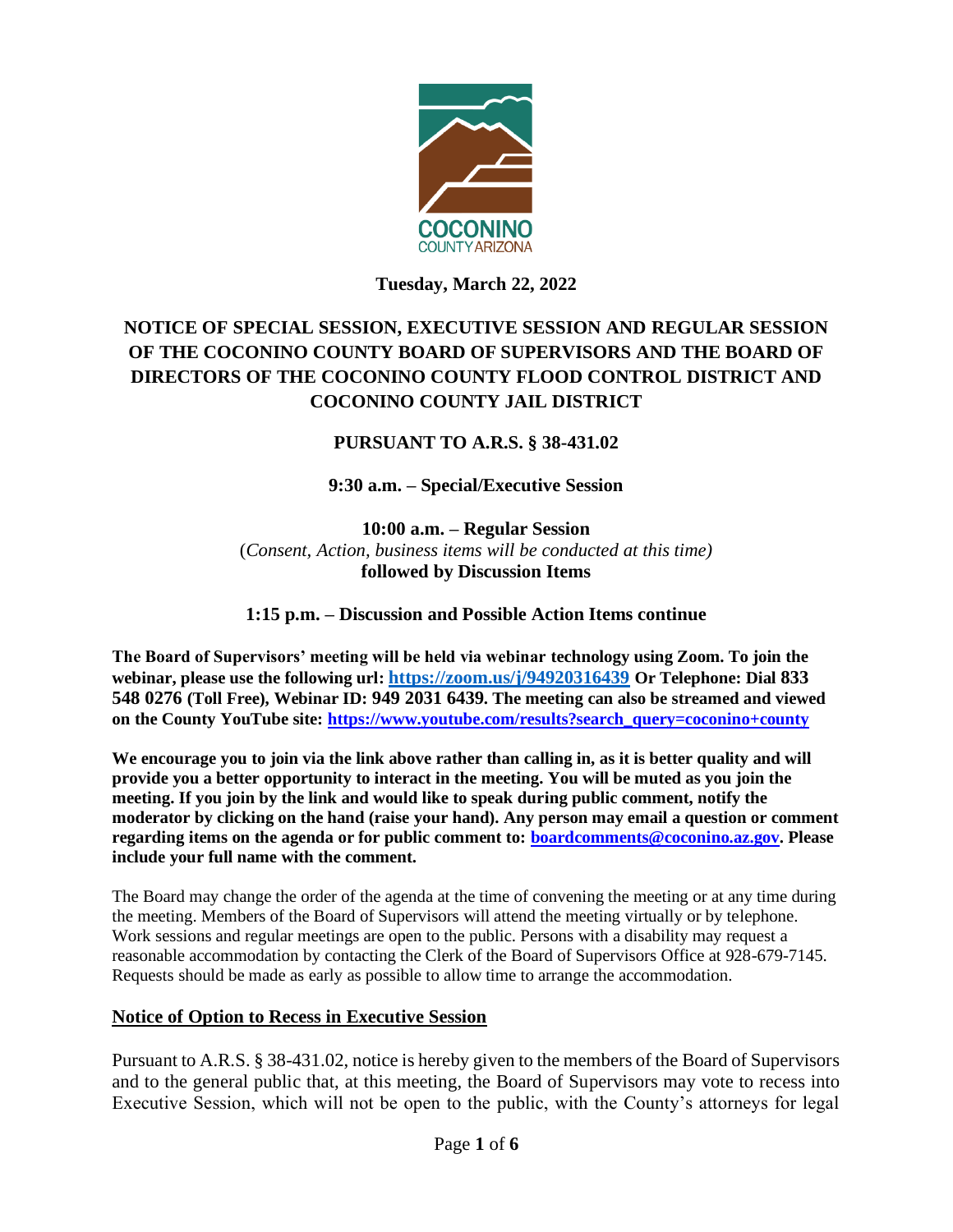advice and discussion on any item listed on the following agenda, pursuant to A.R.S. § 38-431.03  $(A)$   $(3)$ .

### **Call to the Public for items not on the Agenda**

After the pledge of allegiance, the Chairman will call on members of the public to speak on any item or area of concern not listed on the agenda. Items presented during the Call to the Public portion of the Agenda cannot be acted on by the Board of Supervisors. Individual Supervisors may ask questions of the public, but are prohibited by the Open Meeting law from discussing or considering the item among themselves until the item is officially placed on the Agenda. Individuals are limited in their presentations.

### **Consent Agenda**

All matters under Consent Agenda are considered by the Board of Supervisors to be routine and will be enacted by a single motion. If discussion is desired on any particular consent item that item will be removed from the consent agenda and will be considered separately.

### **9:30 a.m. – Special Session**

### **Call to Order:**

### **Executive Session:**

1. Discussion of purchase, sale or lease of real property. The Board of Supervisors may convene in executive session pursuant to Ariz. Rev. Stat. -38-431.03(A)(7) to discuss or consult with designated representatives of the public body in order to consider its position and instruct its representatives regarding negotiations for the purchase, sale or lease of real property. **Parks and Recreation**

### **10:00 a.m. – Regular Session**

### **Pledge of Allegiance:**

### **Call to the Public:**

#### **Proclamation:**

2. Consideration and possible action to approve a Proclamation designating April 2022 as Child Abuse Prevention Month. **Board of Supervisors**

#### **Board of Supervisors Consent Agenda:**

3. Consideration and possible action regarding approval of the minutes from the Board of Supervisors' meetings conducted March 1, 2022, March 2, 2022, March 8, 2022 and March 12, 2022.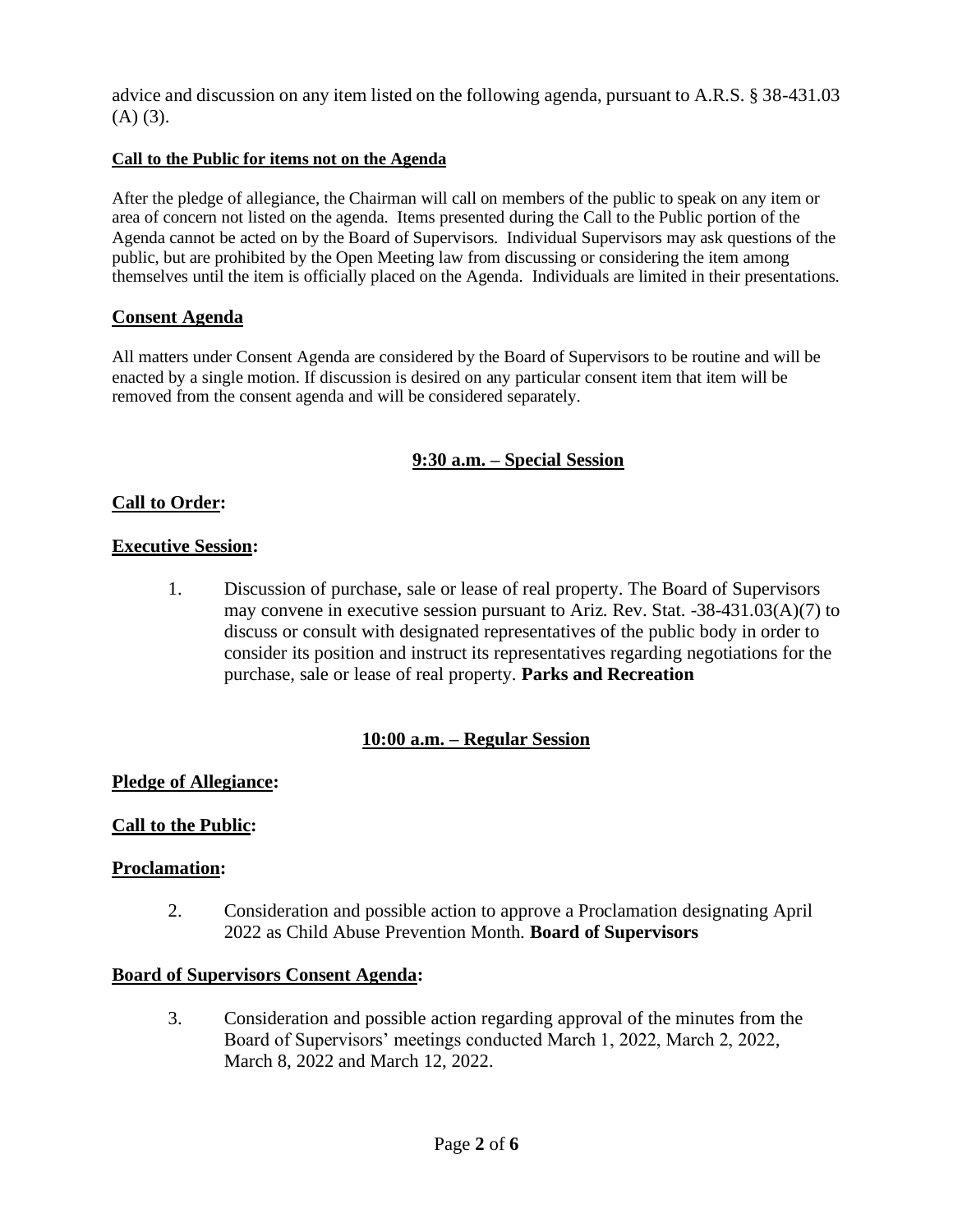4. Consideration and possible action to ratify and/or approve warrants, electronic fund transfers, and other payments as listed on the agenda. An itemized list of the below-numbered claims is filed in the official records of the Coconino County Board of Supervisors.

| Run Date   | <b>Warrant Numbers</b>        | <b>Computer Register Totals</b> |
|------------|-------------------------------|---------------------------------|
| 03/03/2022 | $EFT - 14542 - 14612$         | \$387,725.43                    |
| 03/03/2022 | Checks $-92203643 - 92203736$ | \$382,992.87                    |
| 03/10/2022 | $EFT - 14614 - 14691$         | \$1,622,189.86                  |
| 03/10/2022 | Checks $-92203737 - 92203846$ | \$598,075.87                    |

- 5. Consideration and possible action to approve the award of RFP 2022-104 to Hanson Professional Services Inc., to perform the USDA Coconino County Railway Access Plan for Industry at Camp Navajo. **County Manager**
- 6. Consideration and possible action to approve a contract with Hanson Professional Services Inc., to perform the USDA Coconino County Railway Access Plan for Industry at Camp Navajo in the amount of \$57,336.00, with authorization to expend an additional amount up to but not to exceed \$100,000 (the Total Project Amount), on completion of the project to meet stakeholder objectives as outlined in the USDA Grant Application. **County Manager**
- 7. Consideration and possible action to approve Contract #IGA2021-063 (Revised to CTR059132) COVID -19 Specimen Collection Testing Expansion, between the Arizona Department of Health Services (ADHS) and Coconino County Health and Human Services (CCHHS), for a contract extension for an additional year, for the period August 17, 2020 to February 28, 2023. **Health and Human Services**
- 8. Consideration and possible action to approve Contract #IGA2021-056 (Revised to CTR058659) COVID-19 Epidemiology, between the Arizona Department of Health Services (ADHS) and Coconino County Health and Human Services (CCHHS), for a one year contract extension, for the period August 17, 2020 to February 28, 2023. **Health and Human Services**
- 9. Consideration and possible action to approve Contract No. CTR055991 Amendment 1, Health Disparities, between Coconino County Health and Human Services and Arizona Department of Health Services (ADHS), for FY22 with a net budget adjustment of \$0.00,; budget amounts to move line items in the amount of \$8,000 to move operating costs to travel (in state). **Health and Human Services**
- 10. Consideration and possible action to approve a Memorandum of Agreement between Coconino County and the Navajo Nation Division of Economic Development (NNDED) Western Agency Regional Business Development Office (WARBDO), to donate a laptop to use in assisting Health and Human Services (HHS) with community economic development activities in the region. **Health and Human Services**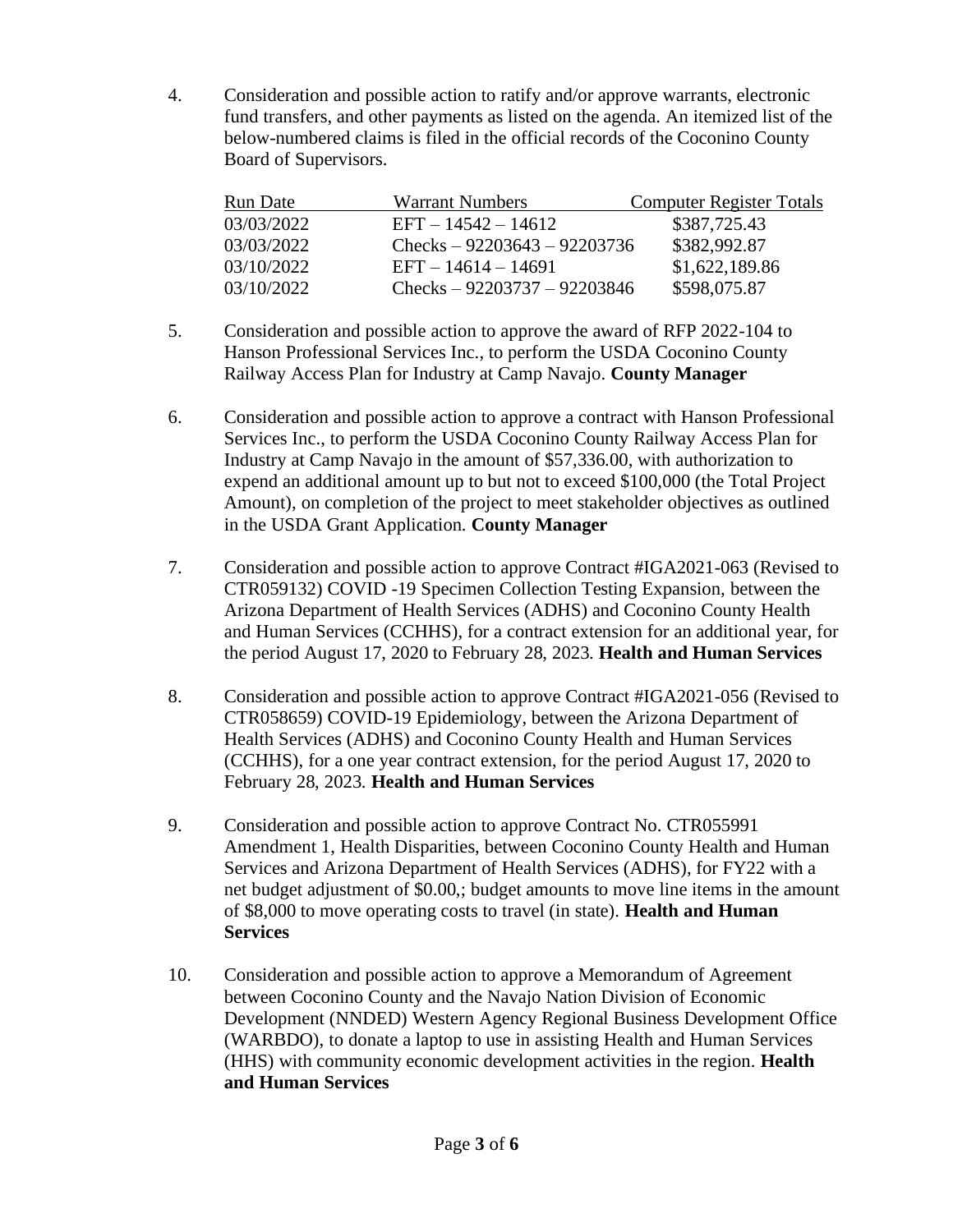- 11. Consideration and possible action to approve the third amendment of an agreement with Alamo Fence Company, Inc. for on-call fencing services to the County that shall not exceed \$100,000.00 per project. **Public Works**
- 12. Consideration and possible action to approve the third amendment of an agreement with Buffalo Fence and Barn Company, Inc., for on-call fencing services for County projects up to \$100,000.00. **Public Works**
- 13. Consideration and possible action to approve a contract with LA Consulting, Inc., to perform consulting services in an amount not to exceed \$100,000, with an estimated completion of projects date of November 30, 2023, and approve a budget adjustment in the amount of \$100,000 to the Transportation Fund. **Public Works**

*The Board will resolve as the Flood Control District Board of Directors.*

### **Flood Control District Consent Agenda:**

- 14. Consideration and possible action to approve the third amendment of an agreement with Alamo Fence Company, Inc., for on-call fencing services for County Flood Control District projects that shall not exceed \$100,000.00 per project. **Flood Control District**
- 15. Consideration and possible action to approve the third amendment of an agreement with Buffalo Fence and Barn Company, Inc., for on-call fencing services for County Flood Control District projects in an amount not to exceed \$100,000.00. **Flood Control District**
- 16. Consideration and possible action to approve a budget adjustment in the amount of \$3,494,180 for the Good Neighbor Authority Agreement with the U.S. Forest Service, which grants to the Flood Control District the funding and approval to construct a set of sediment reduction measures on Forest Service land below the Museum Fire burn scar. The Good Neighbor Authority Agreement was approved by the Board of Directors on January 14, 2022. All agreements have been signed by all parties. **Flood Control District**

*The Board will resolve as the Board of Supervisors.*

## **Action Items:**

17. Consideration and possible action to recommend approval of an application of an Extension of Premise/Patio permit (Permanent) to Licensee Ruchit Patel for the Grand Canyon Valle Restaurant, 317 S. State Route 64, Williams, AZ 86046 (Liquor License #0120010755). **Board of Supervisors**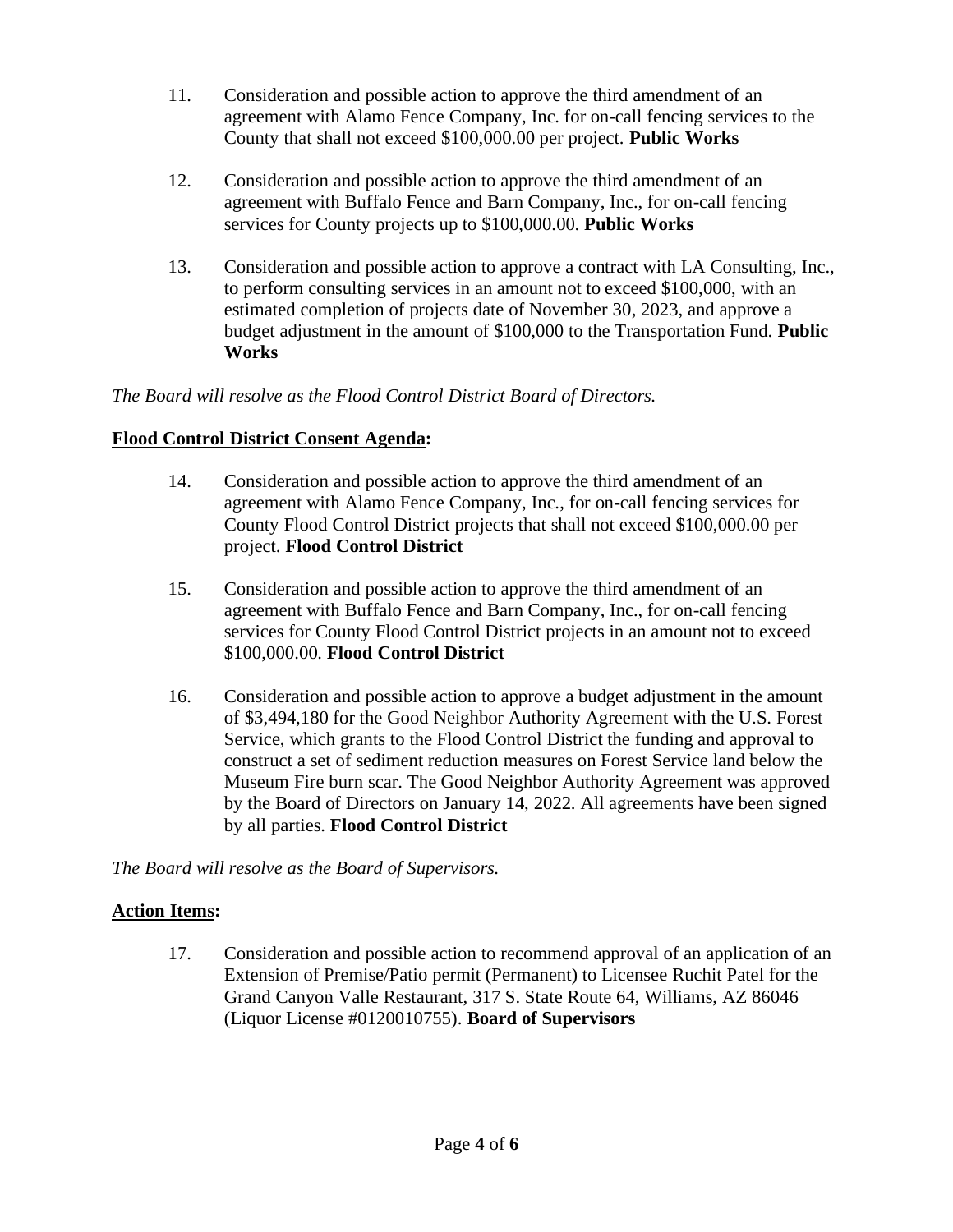18. Consideration, and possible action to recommend approval to the Arizona Department of Liquor Licenses and Control regarding a multi-license acquisition of control for an application (#182598) for a Series 006 (bar), an application (#182599) for a series 7 (Beer and Wine Bar), an application (#182597) for a series 10 (Beer and Wine Store), all applications with Agent Willard L .Butts for the North Rim Lodge at Grand Canyon, located at Grand Canyon National Park North Rim, North Rim, Arizona 86052. **Board of Supervisors**

### **Public Hearing:**

19. Public Hearing, consideration, and possible recommendation of approval to the Arizona Department of Liquor Licenses and Control regarding an application (#183293) for a Series 011 (hotel/motel) new liquor license for Ambiente A Landscape Hotel, located at 900 W. Hwy 89A, Sedona, AZ, 86336, Agent Theresa June Morse. **Board of Supervisors**

### **Discussion Items:**

- 20. Discussion, update and possible direction to staff regarding state and federal legislative priorities; legislative and administrative update. **Public Affairs**
- 21. Discussion, review and possible direction regarding the Board of Supervisors planning calendar. **County Manager**
- 22. Discussion and update from the County Manager regarding possible community, regional and/or administrative matters. **County Manager**
- 23. Roundtable: To be discussed. Pursuant to A.R.S. § 38-431.02(H), these matters will not be acted upon: Reports from Supervisors; updates on new projects, district budgets, requests for services and initiatives, updates from county staff:
	- District 1 Supervisor Patrice Horstman
	- District 2 Supervisor Jeronimo Vasquez
	- District 4 Supervisor Judy Begay
	- District 5 Supervisor Lena Fowler
	- District 3 Supervisor Matt Ryan
	- Chair's Report

### **BREAK**

### **Discussion and Possible Action Items continue – 1:15 p.m.:**

24. Presentation and update on Facilities Master Plan (Part three of five). **Facilities**

*The Board will resolve as the Jail District Board of Directors.*